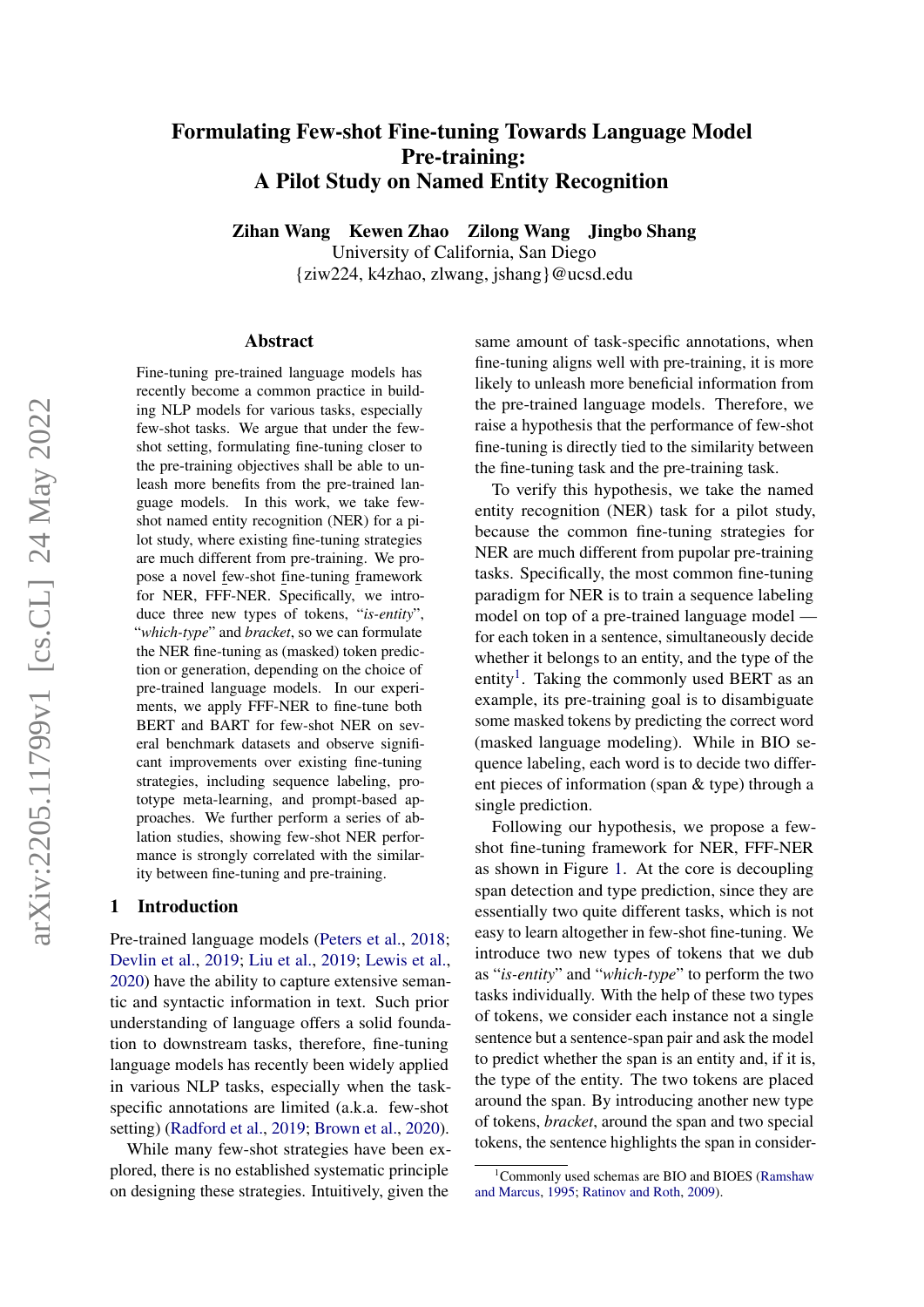<span id="page-1-0"></span>

… ent few-shot fine-tuning frameworks based on them. Our FFF-NER has different designs for different pre-trained Figure 1: Two pre-training strategies (masked language modeling and sequence to sequence denoising) and differmodels, but share the same principle of simulating the pre-training task.

ation and treats the special tokens as meta-data-like information. The goal of the fine-tuning task is then to classify the corresponding "*is-entity*" and "*which-type*" representation for each span.

Our FFF-NER framework is formulated in a pre-training agnostic way, and here we elaborate how it can be adapted to two popular pre-training tasks, (masked) token prediction and generation. For BERT trained with masked language modeling, we use the masked tokens as the two special tokens and ask the model to perform binary classification on "*is-entity*" and a multi-class classification on "*which-type*". For BART trained with sequence to sequence denoising, the two tokens are virtual — we treat the formulated sentence with *brackets* and special tokens as the target sentence, and the original sentence as a noised one with entity information removed. The model is to decode the target sentence with entity information.

We conduct experiments on the recently proposed few-shot NER benchmark [\(Huang et al.,](#page-8-3) [2021\)](#page-8-3) and show that FFF-NER can achieve significant improvements over the state-of-the-art methods, including sequence labeling, prototype metalearning models, and prompt-based approaches. It is worth mentioning that several recent NER methods [\(Cui et al.,](#page-8-4) [2021;](#page-8-4) [Yang and Katiyar,](#page-9-5) [2020;](#page-9-5) [Wang et al.,](#page-9-6) [2021\)](#page-9-6) while naming the datasets the same, have different experimental settings and dataset/data-split selections. Therefore, for a fair comparison, we have carefully re-evaluated them under the same setting.

Our extensive ablation studies have further verified the correlation between the NER performance and the similarity between fine-tuning and pretraining. Focusing on the masked language modeling pre-training task, the key efforts that we made

in FFF-NER to close the gap between pre-training and fine-tuning (i.e., the usage of *mask*, *brackets*, "*is-entity*", and "*which-type*" tokens) are all crucial to the NER performance.

All these empirical results are in favor of our hypothesis, shedding insights on design principles for fine-tuning strategies. Remarkably, in the entity linking task, there is an existing model GENRE [\(Cao et al.,](#page-8-5) [2021\)](#page-8-5) sharing the same design principle as FFF-NER by formulating BART fine-tuning as a token generation task. This can be viewed as a sibling of FFF-NER, serving as another strong evidence in favor of our hypothesis. Our contributions are summarized as follows.

- We hypothesize the similarity between the pretraining task and the fine-tuning task plays a vital role in the few-shot fine-tuning in NLP — the higher the similarity, the better its performance.
- Our pilot study on few-shot NER shows favorable results for our hypothesis. Specifically, we propose a fine-tuning framework for few-shot NER FFF-NER, which outperforms sequence labeling, protocol methods, and prompt-based learning models on the five benchmark datasets for few-shot NER. Our ablation studies further show distancing the pre-training and fine-tuning tasks leads to performance decrease.
- We enrich the standard few-shot NER benchmark by including more state-of-the-art methods.

Reproducibility. We will release our code on  $G$ itHub<sup>[2](#page-1-1)</sup>.

<span id="page-1-1"></span><sup>2</sup><https://github.com/ZihanWangKi/fffner>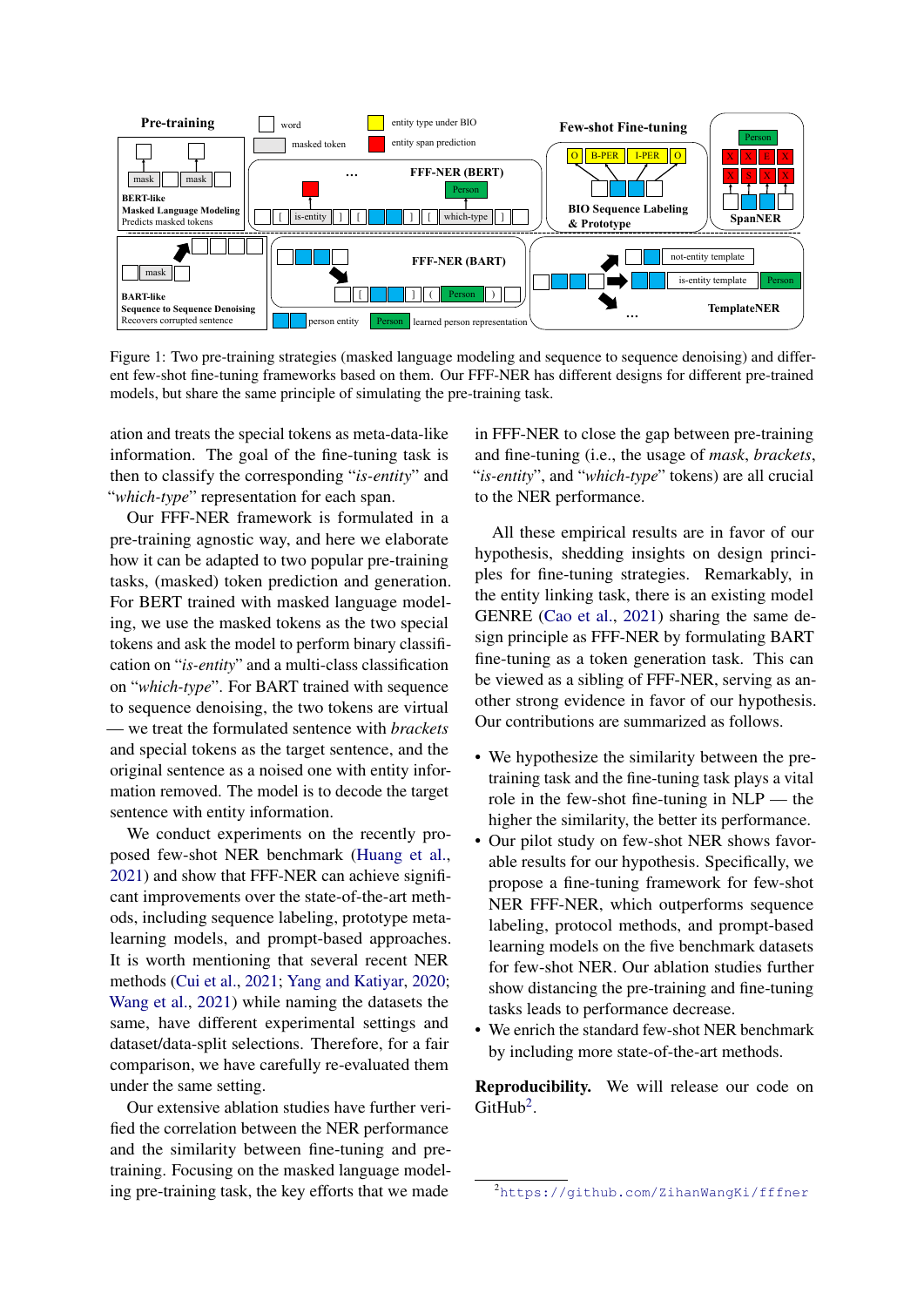# 2 Related Works

#### 2.1 Named Entity Recognition

It has been shown that traditional fine-tuning methods that work in full supervision might not work well in few-shot learning scenarios [\(Wang et al.,](#page-9-6) [2021\)](#page-9-6), as is the case in BIO sequence labeling and MRCNER [\(Li et al.,](#page-8-6) [2020\)](#page-8-6). Several works have been proposed based on templates or prototypical networks targeting low resource NER [\(Cui et al.,](#page-8-4) [2021;](#page-8-4) [Yang and Katiyar,](#page-9-5) [2020;](#page-9-5) [Wang et al.,](#page-9-6) [2021\)](#page-9-6). However, there lacks a general principle for fewshot NER. In this work, we claim that the similarity between the fine-tuning task and pre-training task can help few-shot learning and prove empirically with our pre-training tailored few-shot fine-tuning design and several ablations.

### 2.2 Prompt Learning

Recently, a resource-less way of downstream tasks, prompt learning [\(Liu et al.,](#page-9-7) [2021\)](#page-9-7)<sup>[3](#page-2-0)</sup>, has gained interest. By stirring knowledge from pre-trained language models with manually designed templates, the GPT model [\(Radford et al.,](#page-9-2) [2019;](#page-9-2) [Brown et al.,](#page-8-2) [2020\)](#page-8-2) can achieve decent performance on downstream tasks. Our idea goes along the same line, where we argue that the similarity to the pretraining task can help the model better transfer knowledge from pre-training to the fine-tuning task. We show that simple templates might not work well for sequence-to-sequence denoising trained models [\(Cui et al.,](#page-8-4) [2021\)](#page-8-4), as they are much different from the pre-training task.

#### 3 Preliminaries

#### 3.1 Problem Definition

The task of Named Entity Recognition is to extract the n-grams in the text that are named entities and label them a type from the set of predefined entity types. Formally, given a sequence of words  $w_1, w_2, \ldots, w_n$  of length n, the goal is to identify the spans  $w_l, w_{l+1}, \ldots, w_r$  where  $l \leq r$  that is an entity, and assign it an entity type  $c$  from a set of pre-defined entity types  $C$  (e.g.,  $C = \{Person, Location, etc\}$ . In this work, we sometimes use  $l \ldots r$  to denote the span for simplicity.

Metric. The most widely used metric for NER is the (span-based, micro)  $F_1$  score. It considers

all typed spans in the ground truth and from the model's prediction and calculates its  $F_1$  score on retrieving the whole entities.

Few-shot. There are different definitions of Fewshot learning for NER. In this work, we focus on the N-way K-shot setting [\(Huang et al.,](#page-8-3) [2021\)](#page-8-3), where we consider all  $N = |C|$  entity types and for each entity type, randomly pick  $K$  sentences with supervision that contains the particular entity type. This is to make a fair comparison with the traditional sequence labeling methods since full supervision of sentences is crucial. Undoubtedly, while we select  $N*K$  sentences as supervision, the total number of entity spans in the sentences can be greater than  $N * K$ . Therefore, it is important to evaluate all models on the same randomly selected sets of sentences.

### 3.2 Pre-trained Language Model

The use of a pre-trained language model has become ubiquitous in NLP. By training with selfsupervision, often through disambiguating corrupted sentences, pre-trained language models can obtain a general understanding of the text.

BERT [\(Devlin et al.,](#page-8-0) [2019\)](#page-8-0) is a transformer [\(Vaswani et al.,](#page-9-8) [2017\)](#page-9-8) encoder model trained with masked language modeling. After replacing some tokens with a special mask token, the model attempts to recover the original tokens. Thus, BERT can leverage the nearby context of the mask token to predict its origin.

BART [\(Lewis et al.,](#page-8-1) [2020\)](#page-8-1) is a transformer encoder-decoder model trained with sequence to sequence denoising. The whole sentence is corrupted by replacing segments with masks, and the model is to recover the original uncorrupted sentence. A BART can predict the complete, clean sentence given a partial sentence.

# 4 Our Framework FFF-NER

In this section, we introduce our framework FFF-NER, and specifically talk about how to adapt it for a masked language modeling and sequence to sequence pre-trained model.

### 4.1 Task Formation

Our goal is to design a fine-tuning task equivalent to named entity recognition and similar to pretraining, where the goal is to disambiguate sentences. We consider each possible span in a sentence and predict whether it is an entity and, if it is,

<span id="page-2-0"></span><sup>&</sup>lt;sup>3</sup>Precisely, the Manual Template Engineering one.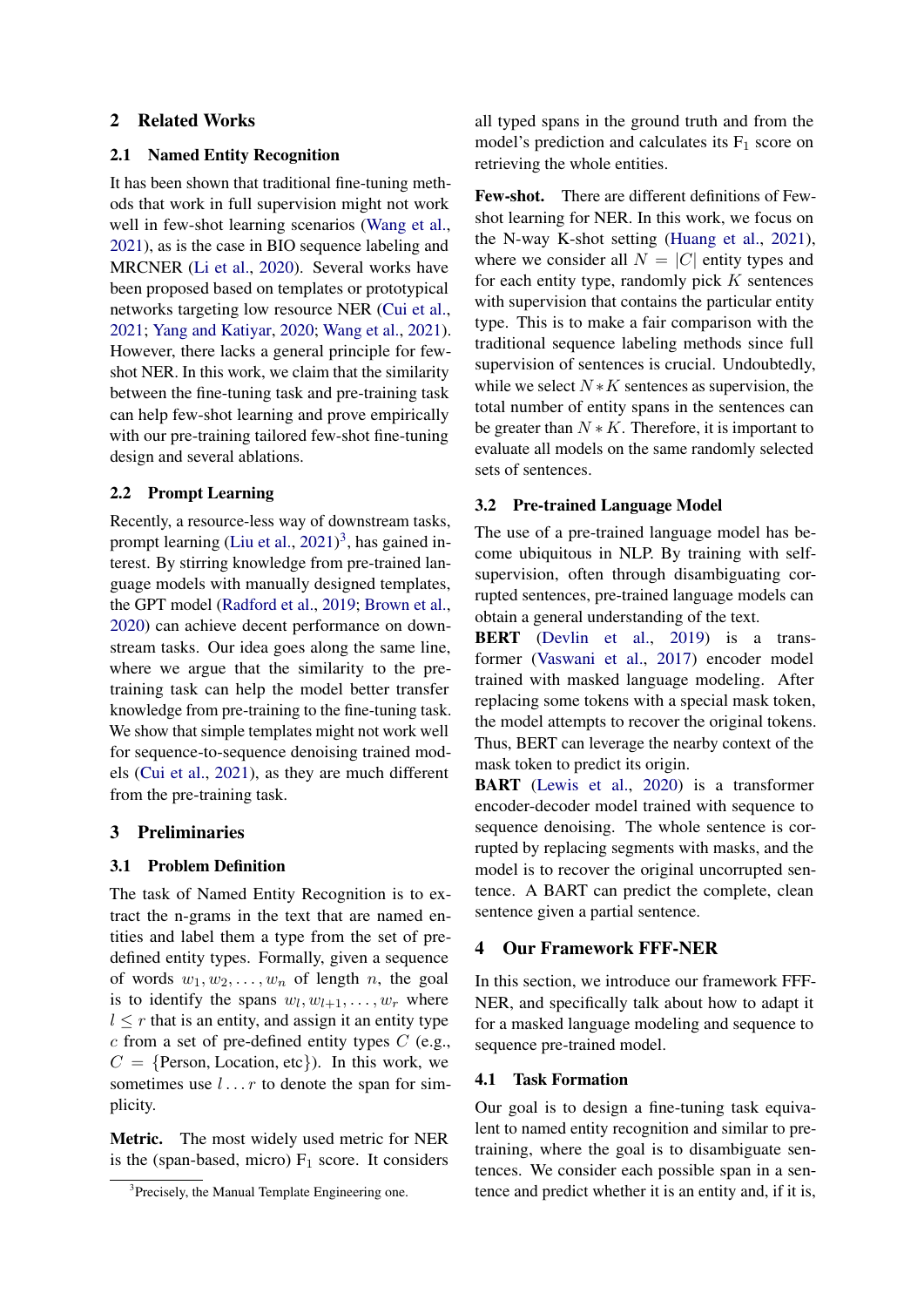the type of it. The major difference from our task to a traditional sequence labeling task is that we decouple the span detection and entity prediction problems.

We introduce two tokens, "is-entity" and "whichtype" for span detection and type prediction. For a particular sentence and a span specified in the sentence, we insert the two tokens around the span and brackets around the two tokens and the span. As an illustration, suppose the sentence in consideration is

#### Tom lives in Los Angeles

and the span is "Los Angeles", then our task translates (by inserting 6 brackets and 2 special tokens) the sentence into

Tom lives in [ is-entity ] [ Los Angeles ] [ which-type ]

The brackets "highlight" the two special tokens and the span in the sentence, which are important for understanding whether the span is an entity and the type of it. The brackets may also hint that the special tokens should be treated as meta-data, instead of normal text.

Different pre-trained language models will have slightly different training objectives and prediction strategies based on such a task formation. We will focus on the two popular pre-trained language models, BERT and BART, and talk about integrating them with the framework.

# 4.2 BERT Instantiation

We first talk about BERT, an encoder model pretrained with masked language modeling.

Model Architecture. We use the BERT model to encode the translated sentence. Then, the last layer representations for the two special tokens are extracted, and each is fed through a classification head to retrieve the class logits for both span detection and type prediction. The pre-trained model is also tuned (i.e., the parameters are not frozen), as in many fine-tuning approaches. We use the mask token for both "is-entity" and "which-type".

Training. We train the model to detect whether the span is an entity and predict the entity type for each span sentence pair. We consider a negative sampling approach to treat the given entities as positive instances and all the other spans as potential negative ones. Specifically, for each sentence  $W = w_1, w_2, \dots, w_n$  with typed entity spans  $\mathcal{E}_W = \{(l_1, r_1, t_1), (l_2, r_2, t_2), \ldots, (s_e, r_e, t_e)\}\$ 

that are given as supervision, we consider a "positive" loss for the sentence and a certain entity span

$$
\mathcal{L}^{pos} = \mathcal{L}(is\text{-entity}) + \mathcal{L}(which\text{-type}),
$$

where  $\mathcal{L}$ (is-entity) is the cross-entropy loss for the binary prediction problem of classifying the "is-entity" token, and  $\mathcal{L}$ (which-type) is the crossentropy loss for the multi-class prediction problem of classifying the exact type. The "negative" loss is learned on spans that are not entities. For the sentence W, there are  $|W| + \binom{|W|}{2}$  $\binom{W}{2} - |\mathcal{E}_W|$  spans that are not entities. We consider sampling a subset  $\mathcal{D}_W$ of negative spans for each sentence every epoch. The sample can change every epoch, which gives high coverage over all the negative spans. Then, for each negative span, the loss is

$$
\mathcal{L}^{neg} = \mathcal{L}(is\text{-entity}).
$$

Here, we only consider the is-entity loss since there is no entity type for the sampled negative span.

During training in each epoch, we first sample all the negative samples along with the positive ones, treat it as the dataset to train on in the epoch, and perform regular (mini-)batch gradient descent on the dataset with the loss.

$$
\mathcal{L}=\mathcal{L}^{pos}+\mathcal{L}^{neg}.
$$

Negative Sampling for Training. Here, we detail the sampling process and the intuitions behind it. For each sentence, we consider all spans that are not an entity and assign each span a probability that it should be sampled. The exact probability is based on the overlap between the span and entities. Formally, if the span contains words  $w_l, w_{l+1}, \ldots, w_r$ , and among these  $r - l + 1$  words, c of them are within an entity in the sentence, the probability for the span being sampled is proportional to  $exp(\frac{c}{r-l+1})$ . The probability of each sample is determined based on the following intuition: the hard instances to predict are those that look like an entity. Therefore, we calculate the overlap between the span and the entities, normalized by the length of the span to assign a priority score for each span. Simply treating this score (after normalizing to a distribution) as the probabilities to sample will cause the sampling process never to pick spans that have no intersection with entities since their priority score is 0. So, we transform the percentage into an exponential scale and normalize thereafter to form a probability distribution.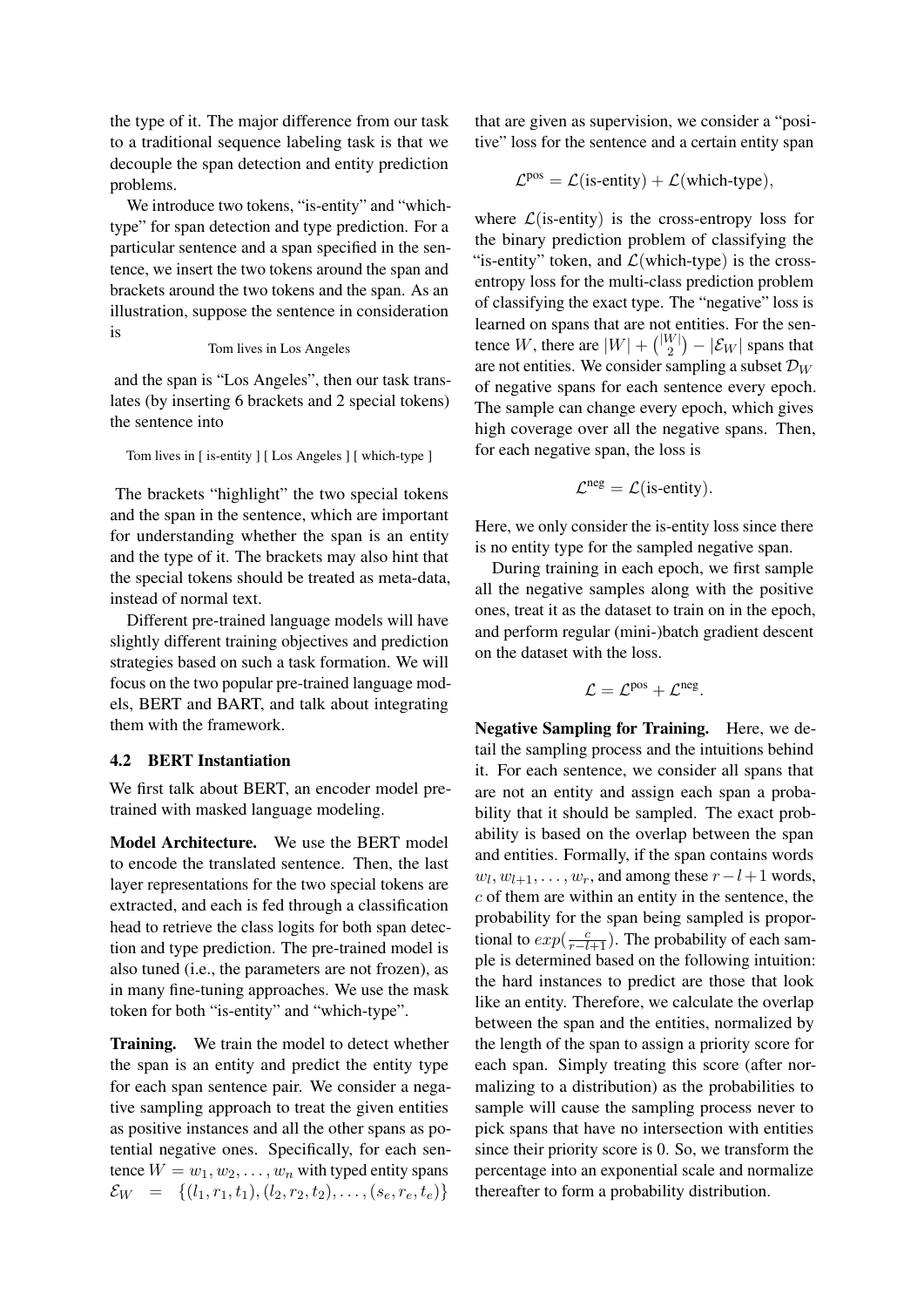The exact number of negative samples to pick can affect the overall training. Picking a too large number will cause an extreme imbalance of the positive instances to the negative ones, and picking a too small number can cause insufficient training. We take a holistic approach where the number of negative samples depends on the length of the sentence and the number of entities given as supervision in it. Intuitively, the longer the sentence is, the more negative spans we need to pick to at least cover every token that appears in it. And the more entities in the sentence, the more negative spans we need to pick to cover overlapping non-entities with the entities. We consider these two measurements separately.

Talking about sentence length, we consider  $\alpha * |W|$  negative samples where  $\alpha$  is a hyperparameter (think as a small constant). This is based on a statistical calculation where  $O(|W| \log |W|)$ randomly sampled spans can cover each word with high probability, and an empirical reasoning that since sentences are short, even after removing the log factor, the sampled spans still can cover almost all words in expectation.

We then take a simple approach where we *project* entities as virtual words that increases the length of the sequence; then, we can fall back to the formula proposed for the sentence lengths. Based on statistics in the CoNLL [\(Sang and Meulder,](#page-9-9) [2003\)](#page-9-9) training set, the ratio of tokens to the number of entities is about  $10:1$ . We count each entity as 10 words and select  $\alpha * 10 * |\mathcal{E}_W|$  negative samples for this dimension.

Finally, we sum up these two numbers as the negative samples for each sentence. We empirically show that this choice works well, and through sensitivity studies, the choice of  $\alpha$  is not significant to performance changes.

Predicting. During prediction, we enumerate through all spans in the sentence and extract the probability of it being classified as an entity  $p_{l,r}$ (from the "is-entity" token), along with the type (the class that has the maximum probability on *which-type* token). Ideally, all the spans with  $p_{l,r} \geq 0.5$  should be disjoint since all our positive instance training is performed on non-overlapping spans from a non-nested NER dataset. However, training is hard to be perfect, especially in few-shot scenarios. Therefore, we need a strategy to resolve the overlapping predicted spans.

We consider the most straightforward way to

resolve overlaps: greedily assign spans based on their probability and ignore overlapping ones with lower probability. Formally, we consider all spans  $(l, r)$  with  $p_{l,r} \geq 0.5$  and sort them with the largest probability one first. Then, we pick the spans one by one and add them to the final predicted entity list, given that the span does not overlap with an already picked span, in which case we ignore it and move on to the next span.

Time Complexity. One drawback of such a design is the increased time complexity. Compared to a sequence labeling method which needs one forward pass to predict entities of the whole sentence, our requires potentially  $n + \binom{n}{2}$  $n \choose 2$  passes. However, the complexity isn't that high for the following reasons:

- If one has prior knowledge on how long the entity could be, they can only consider spans with at most that length and avoid the quadratic dependency on the sequence length.
- In few-shot learning, the training set is small, so the increase in training time is insignificant.

### 4.3 BART Instantiation

MLM pre-training is not the only type of model that can be tuned under our setting. We talk about instantiating our framework with an encoder-decoder model pre-trained with sequence to sequence denoising, BART.

GENRE. We slightly modify an existing model GENRE [\(Cao et al.,](#page-8-5) [2021\)](#page-8-5), which was proposed for entity linking, to a NER setting. We show that it can be classified as following our design principle.

In simple terms, GENRE asks the model to decode, for a raw input sentence, our formulated sentence as in the framework. The main difference is that GENRE does not utilize the "is-entity" token, as they rely on the brackets to specify the start and the end of the span. Since the focus is on nonoverlapping entity prediction, and GENRE follows a uni-direction decoding strategy, it can decode all entities in a sentence at once. As an example, if the input sentence is

#### Tom lives in Los Angeles

then, a correctly decoded sentence is

[ Tom ] ( Person ) lives in [ Los Angeles ] ( Location )

There is also a slight difference in using curly brackets to predict entity type.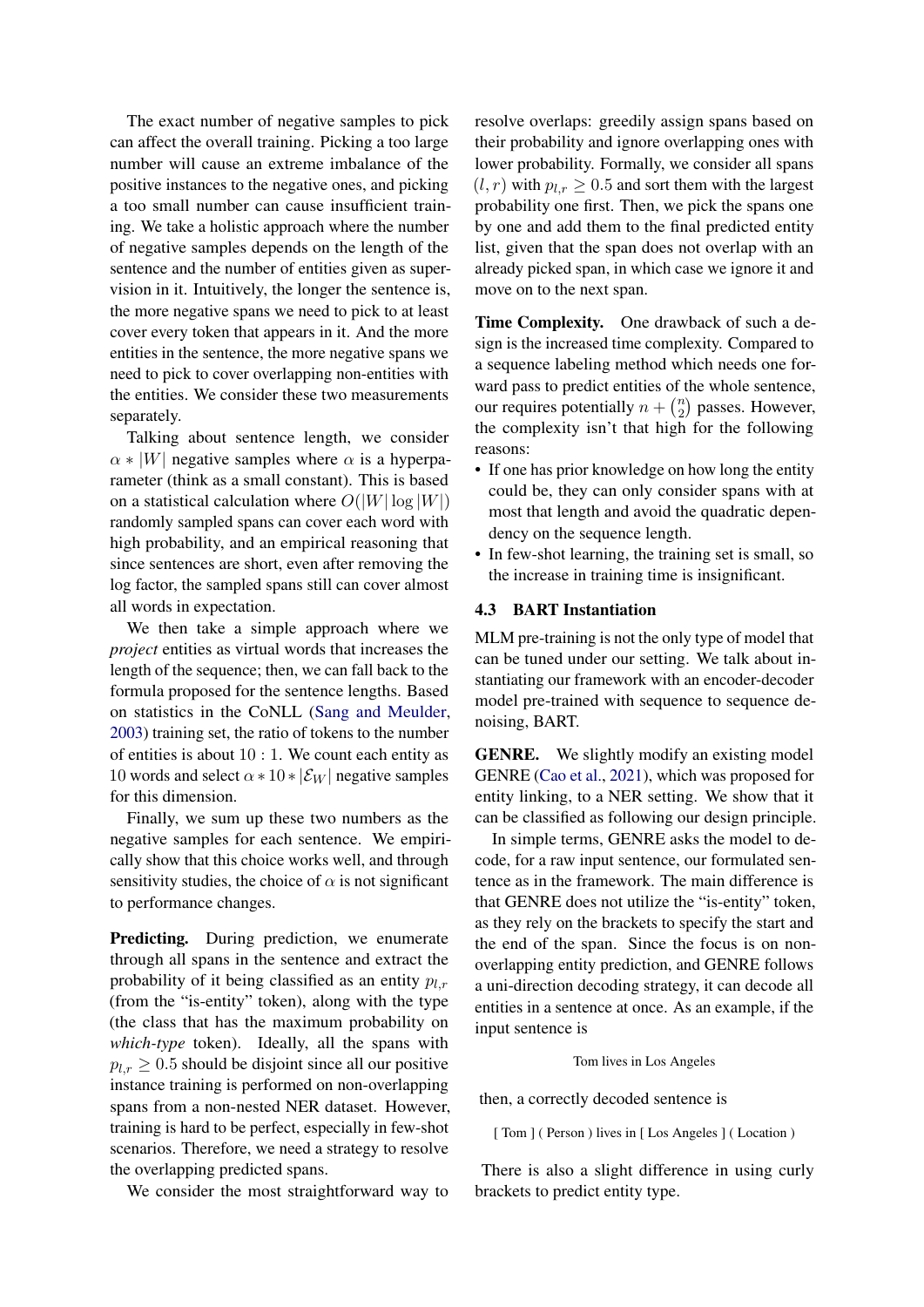<span id="page-5-0"></span>

| <b>Dataset</b>        | LC   | P    | <b>FFF-NER</b>              |
|-----------------------|------|------|-----------------------------|
| CoNLL                 | 53.5 | 58.4 | 67.90 $(\pm 3.95)$          |
| Onto                  | 57.7 | 53.3 | 66.40 $(\pm 1.62)$          |
| WikiGold              | 47.0 | 51.1 | 61.42 $(\pm 8.82)$          |
| WNUT17                | 25.7 | 29.5 | 30.48 $(\pm 3.69)$          |
| <b>MIT</b> Movie      | 51.3 | 38.0 | 60.32 $(\pm 1.12)$          |
| <b>MIT</b> Restaurant | 48.7 | 44.1 | 51.99 $(\pm 2.33)$          |
| <b>SNIPS</b>          | 79.2 | 75.0 | 83.43 $(\pm 1.44)$          |
| <b>ATIS</b>           | 90.8 | 84.2 | <b>92.75</b> ( $\pm 0.99$ ) |
| <b>Multiwoz</b>       | 12.3 | 21.9 | 47.56 $(\pm 8.46)$          |
| I2B <sub>2</sub>      | 36.0 | 32.0 | 49.37 $(\pm 5.08)$          |
| Average               | 50.2 | 48.8 | 61.15                       |

Table 1: Experiments on N-way 5 shot NER on all datasets in [Huang et al.](#page-8-3) [\(2021\)](#page-8-3) for our model. LC stands for a sequence labeling method, P stands for prototypical network, and FFF-NER is a BERT-baseuncased model trained with our framework. We bold the best scores that are statistically significant when compared with others at a 0.05 significance level.

During training, GENRE trains to decode the correct sentence by generating the sentence with extra brackets and entity types (as the example above), which is much like in its pre-training stage (BART needs to fill in missing tokens in the encoder input). During predicting, a Trie is considered to enforce the decoded sentence to be valid (e.g., we cannot have two consecutive left brackets). For more details, we refer the readers to their original paper [\(Cao et al.,](#page-8-5) [2021\)](#page-8-5).

#### 5 Experiments

### 5.1 Compared Methods

We compare with several publicly available lowresource NER models.

Roberta-base is a sequence labeling model build on the official roberta-base [\(Liu et al.,](#page-9-1) [2019\)](#page-9-1). It is a baseline result reported in [Huang et al.](#page-8-3) [\(2021\)](#page-8-3). We also use BERT models and experiment with BERT-{base, large}-{uncased, cased}.

Nearest Neighbor is a baseline prototype method reported in [Huang et al.](#page-8-3) [\(2021\)](#page-8-3) that assigns each token representation to the nearest label representation, learned by the examples in the training set in a prototypical network [\(Snell et al.,](#page-9-10) [2017\)](#page-9-10).

StructShot [\(Yang and Katiyar,](#page-9-5) [2020\)](#page-9-5) extends Nearest Neighbor to consider label transitions as in a Conditional Random Field [\(Lafferty et al.,](#page-8-7) [2001\)](#page-8-7). TemplateNER [\(Cui et al.,](#page-8-4) [2021\)](#page-8-4) considers templates that are human selected formatted like "X is a Y entity ." and "X is not a named entity ." where X is the span to consider and Y is the ground truth entity during training. It uses BART to decode the template for each sentence span pair.

SpanNER [\(Wang et al.,](#page-9-6) [2021\)](#page-9-6) is a method that also breaks span detection and type prediction into two tasks. For each token, they simultaneously predict whether it is a start of span and an end, similar to question answering. Then, they utilize class descriptions from annotation guidelines or Wikipedia to construct a class representation and align the detected spans with a customized attention mechanism. In some sense, their ideology follows our framework, as an important step in our framework is also decoupling span detection and type prediction. However, many of their model designs still differ from the backbone pre-trained model BERT (e.g., asking each token to perform span predictions, averaging span representations to find the closest class representation).

#### 5.2 Experimental Settings

For the four BERT sequence labeling models, we use the implementation of sequence labeling in Huggingface [\(Wolf et al.,](#page-9-11) [2020;](#page-9-11) [Huggingface,](#page-8-8) [2022\)](#page-8-8), and tune the number of epochs to use.

We reproduce the other compared methods as their performance is not reported on the standard few-shot setting/standard datasets or splits in [Huang et al.](#page-8-3) [\(2021\)](#page-8-3). When reproducing, we use the large models, except when explicitly mentioned, and follow all the other original hyper-parameters except (1) Increasing the sequence length when necessary, (2) Decreasing the batch size if the GPU memory does not fit, and (3) Tuning the number of training epochs and learning rate if performance is not desirable.

Our masked language modeling based FFF-NER is built with Pytorch Lightning [\(PyTorchLightning,](#page-9-12) [2022\)](#page-9-12). We try to follow all hyper-parameter settings (optimizer, learning rate, etc.) as close as Huggingface's sequence labeling.

Our sequence-to-sequence-based FFF-NER utilizes GENRE [\(Cao et al.,](#page-8-5) [2021\)](#page-8-5). We replace abbreviations of classes with formal English for it to decode. We follow almost the same set of hyperparameters, except for training steps.

All experiments all conducted on RTX A6000 and RTX 8000 GPUs. For exact hyperparameter settings, please refer to the Appendix.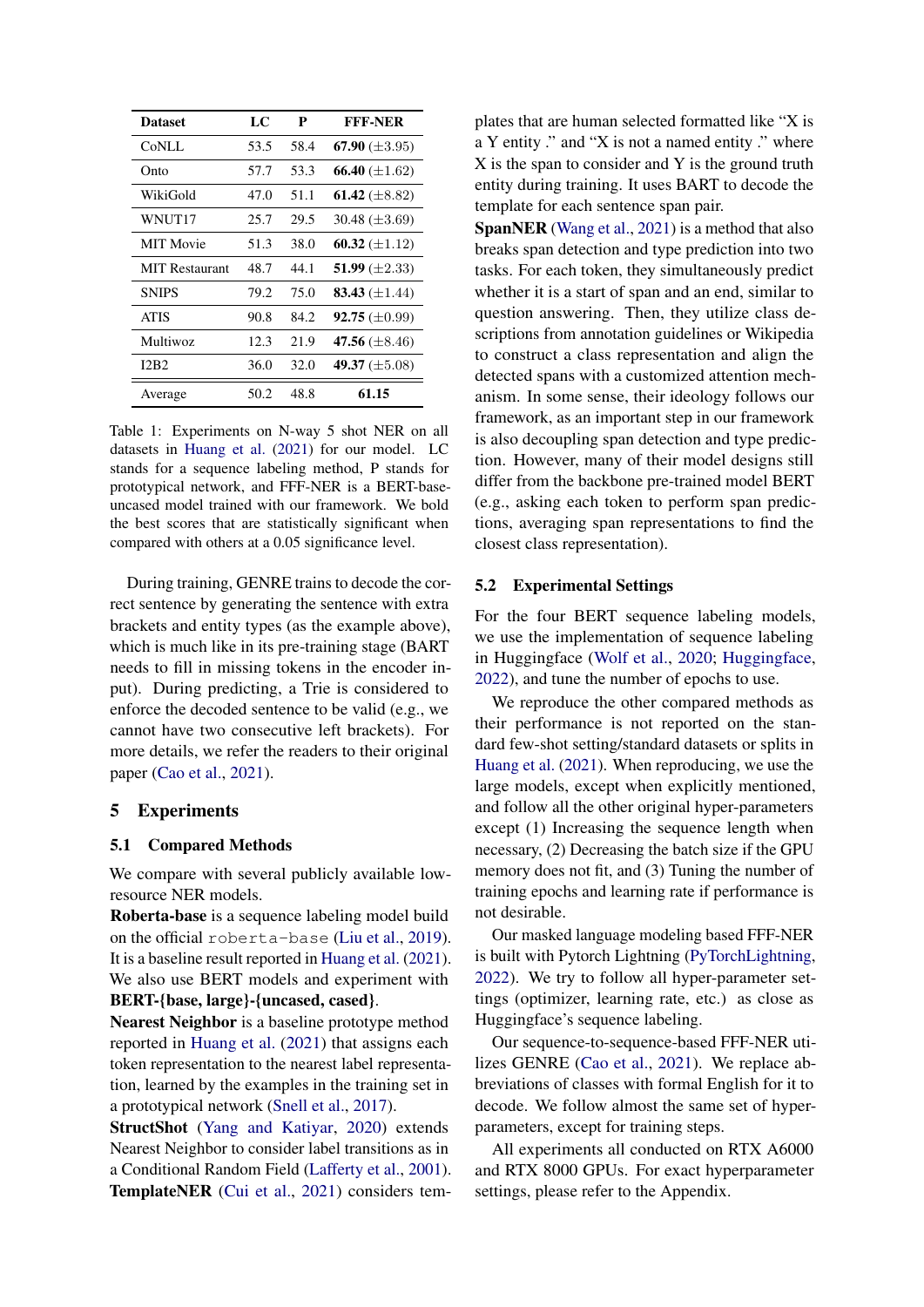<span id="page-6-0"></span>

| Framework         | <b>Language Model</b>     | <b>CoNLL</b>         | Onto                 | WNUT17               | <b>MIT Movie</b>     | <b>MIT Restaurant</b> |
|-------------------|---------------------------|----------------------|----------------------|----------------------|----------------------|-----------------------|
| Seq Labeling      | Roberta-base <sup>T</sup> | 53.5                 | 57.7                 | 25.7                 | 51.3                 | 48.7                  |
|                   | BERT-base-uncased         | 52.92 $(\pm 4.55)$   | 56.66 $(\pm 0.85)$   | $21.53 \ (\pm 4.81)$ | 47.29 $(\pm 1.32)$   | 45.64 $(\pm 2.30)$    |
|                   | BERT-base-cased           | 51.04 $(\pm 3.94)$   | $60.71 (\pm 1.11)$   | $20.18 \ (\pm 5.43)$ | 44.98 $(\pm 1.48)$   | 39.07 $(\pm 2.73)$    |
|                   | BERT-large-uncased        | 53.50 $(\pm 4.40)$   | 59.65 (±1.87)        | $28.03 \ (\pm 5.08)$ | 52.84 $(\pm 2.00)$   | 47.33 $(\pm 1.91)$    |
|                   | BERT-large-cased          | 52.23 $(\pm 3.90)$   | 64.03 $(\pm 1.28)$   | $26.76 \ (\pm 4.30)$ | 48.31 $(\pm 2.93)$   | 43.08 $(\pm 1.98)$    |
| Prototype         | Roberta-base <sup>†</sup> | 58.4                 | 53.3                 | 29.5                 | 38.0                 | 44.1                  |
| <b>StructShot</b> | BERT-large-cased          | 50.55 $(\pm 7.75)$   | 69.80 $(\pm 1.19)$   | $27.32 \ (\pm 3.01)$ | 56.58 $(\pm 2.01)$   | 45.62 $(\pm 3.39)$    |
| SpanNER           | BERT-base-uncased         | 58.95 $(\pm 4.15)$   | 67.89 $(\pm 1.33)$   | $22.18 \ (\pm 4.63)$ | 55.79 $(\pm 1.22)$   | 52.08 $(\pm 2.46)$    |
|                   | BERT-large-uncased        | 57.93 $(\pm 3.99)$   | 68.40 $(\pm 1.39)$   | $20.72 \ (\pm 6.58)$ | 57.81 $(\pm 2.29)$   | 50.10 $(\pm 1.06)$    |
| <b>FFF-NER</b>    | BERT-base-uncased         | 67.90 $(\pm 3.95)$   | $66.40 \ (\pm 1.62)$ | 30.48 $(\pm 3.69)$   | $60.32 \ (\pm 1.12)$ | 51.99 $(\pm 2.33)$    |
|                   | BERT-large-uncased        | 69.23 $(\pm 3.90)$   | 69.43 $(\pm 1.30)$   | 34.96 $(\pm 5.07)$   | 61.31 $(\pm 2.12)$   | 55.01 $(\pm 2.71)$    |
| TemplateNER       | <b>BART-large</b>         | 61.46 $(\pm 6.46)$   | N/A                  | $11.20 \ (\pm 1.09)$ | 41.80 $(\pm 1.36)$   | N/A                   |
| <b>FFF-NER</b>    | <b>BART-base</b>          | 58.86 $(\pm 1.78)$   | 56.12 $(\pm 0.87)$   | $26.98 \ (\pm 1.64)$ | 52.45 $(\pm 2.01)$   | 43.34 $(\pm 1.41)$    |
|                   | <b>BART-large</b>         | $71.00 \ (\pm 2.67)$ | 64.40 $(\pm 2.88)$   | 41.48 $(\pm 1.58)$   | 53.25 $(\pm 1.99)$   | $51.00 (\pm 1.52)$    |

Table 2: Experiments on N-way 5 shot NER on 5 datasets. The average performance over ten different folds of seed shots are given, and the standard deviation is given in parentheses. <sup>†</sup> indicates results borrowed from [Huang et al.](#page-8-3) [\(2021\)](#page-8-3), they did not report standard deviations. N/A indicates the performance is far behind other methods, and we suspect that extensive dataset-specific template/hyperparameter tuning is necessary. We discuss the difference in SpanNER's reported numbers and our reproduced numbers in the Appendix.

# 5.3 Datasets

We mainly experiment on five of the ten datasets in [Huang et al.](#page-8-3) [\(2021\)](#page-8-3). The reasons of choosing these five datasets are: (1) SpanNER [\(Wang et al.,](#page-9-6) [2021\)](#page-9-6) require descriptions that were not gathered for the other five datasets (2) These five datasets are commonly used and cover various domains (news, general, social media, reviews). We do include a study of our framework on all of the ten datasets. For each dataset, we run on the standard ten splits from [Huang et al.](#page-8-3) [\(2021\)](#page-8-3) whenever possible and report both the average and standard deviation.

### 5.4 Performance of FFF-NER

In Table [1](#page-5-0) we show the performance of our framework on a BERT-based-uncased model on all ten datasets in [Huang et al.](#page-8-3) [\(2021\)](#page-8-3) and compare with the two baselines that do not require extra data: sequence labeling and prototype. We see that our model performs statistically significantly better than the compared methods on every dataset except WNUT17. We also note that our overall performance on the ten datasets exceeds the best method reported in [Huang et al.](#page-8-3)  $(2021)$  (LC + NSP + ST) with a average performance of 58.5, that first uses a large-scale noisy fine-grained entity recognition dataset to adapt the pre-trained language model, and then applies self-training on the unlabeled portion of the training set.

<span id="page-6-1"></span>

| <b>CoNLL</b>       | <b>MIT Restaurant</b> |
|--------------------|-----------------------|
| 52.92 $(\pm 4.55)$ | 45.64 $(\pm 2.30)$    |
| 67.90 $(\pm 3.95)$ | 51.99 $(\pm 2.33)$    |
| 64.08 $(\pm 3.62)$ | 52.71 $(\pm 3.47)$    |
| 60.18 $(\pm 3.42)$ | 42.73 $(\pm 4.21)$    |
| 53.20 $(\pm 7.96)$ | 33.79 $(\pm 6.87)$    |
|                    |                       |

Table 3: Ablations of FFF-NER to that distances the fine-tuning task from pre-training. We use a BERT-base-uncased model.

In Table [2](#page-6-0) we show the full table containing our method and all the compared methods on the five datasets performing 5-shot NER, differentiating by the underlying pre-trained language model. Notably, each baseline performed pretty well on some of the datasets, especially SpanNER, which we attribute to its unanimous design of decomposing span detection and type prediction. However, none of them showed consistent improvement across all datasets like ours. When looking at the absolute scores, our large methods are statistically significantly better than the compared methods on all datasets except Onto.

### 5.5 Ablations of FFF-NER

Here, we strengthen our claim that the improvement of our task comes from the design of the fine-tuning task being similar to the pre-training task. We consider three variants of our framework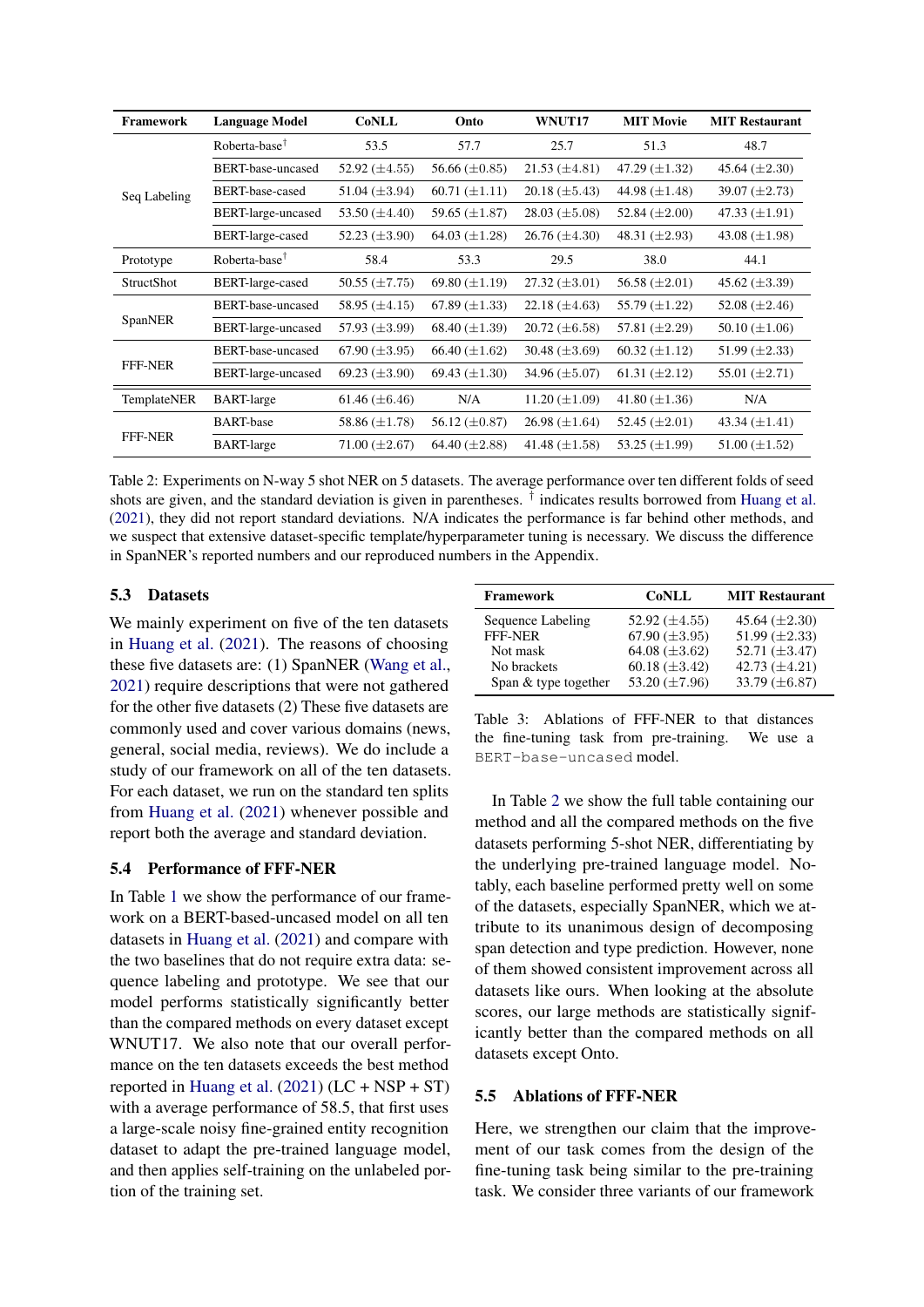<span id="page-7-0"></span>

Figure 2: Sensitivity study using on CoNLL and MIT Restaurant using BERT-base-uncased. Average performance and standard deviation are shown.

design for masked language modeling and show the results in Table [3.](#page-6-1)

Not mask replaces the mask token used for the two special tokens with the actual tokens "span" and "type". We can see that the performance drops by a portion on the two datasets (significant on CoNLL). We attribute this to the fact that there is less difference from a mask token to an actual token for pre-trained language models since masked language modeling is also trained on non-mask tokens for 20% of the training time [\(Devlin et al.,](#page-8-0) [2019\)](#page-8-0). However, the slight decrease in performance still indicates that using the mask token is better.

No brackets removes all six brackets when formulating the input sentence. Since we have the two mask tokens around the span, the input sentence is distinct for different spans. However, the performance drops by a large margin. At first, this may sound intriguing since the sentence without brackets looks more like natural text. We provide a possible explanation: with the original setting with brackets, the sentence seems like annotating a span with some meta-data, while without brackets, the model is tempted to predict the mask token as if it is conducting masked language modeling.

Span & type together removes the "is-entity" token and integrates the span detection and type prediction task. The "which-type" token now needs to perform two tasks simultaneously, much like in sequence labeling. The performance on the two datasets drops drastically: on CoNLL, the performance is similar to that of sequence labeling, and on MIT Restaurant, the performance is even lower.

#### 5.6 Sensitivity Study of FFF-NER

We study the choice of the number of negative spans to sample in Figure [2.](#page-7-0) In our framework, we sample  $\alpha$  \* (|W| + | $\mathcal{E}_W$ | \* 10) negative spans for each sentence, and  $\alpha$  is chosen to be 3 across all datasets. While we fix the use of 10, we analyze

<span id="page-7-1"></span>

Figure 3: Analysis of our FFF-NER when the number of shots vary on the CoNLL dataset using BERT-base-uncased. Average performance and standard deviation are shown. A sequence labeling model is also shown for comparison.

how the performance varies with different choices of  $\alpha$ . We can see that overall, the performance is pretty steady even when we use two times smaller number of samples ( $\alpha = 1$ ) or almost one time more number of samples ( $\alpha = 5$ ). Therefore, we believe that one does not need extensive hyperparameter selection on  $\alpha$ .

#### 5.7 Performance vs Shots

We also study how our framework works with more supervision. In Figure [3](#page-7-1) we increase the number of shots  $K$  from the default  $5$  shots to as many as 100 shots. A clear trend is that the advantages of our framework vanish as the number of shots increases. We also train FFF-NER with BERT-base-uncased on the full CoNLL dataset, achieving a performance of 95.57 on the dev set and 92.06 on the test set. This result is slightly less but close to a sequence labeling BERT model. The vanishing performance in highresource scenarios aligns with our common sense — the gap between pre-training and fine-tuning can be overcome when there is large amounts of supervision. Overall, our framework is still capable of handling large amounts of supervision, albeit designed for few-shot cases.

#### 6 Conclusions

In this work, we draw attention to an intuitive principle for few-shot fine-tuning designs: the closer the fine-tuning task is to the pre-trained language model, the better the performance will be. We empirically prove this by designing a few-shot finetuning framework for NER, FFF-NER. Our framework is not constrained to a specific architecture of language models and can be easily extended to distinct pre-trained models, including BERT and BART. Our model outperforms existing fine-tuning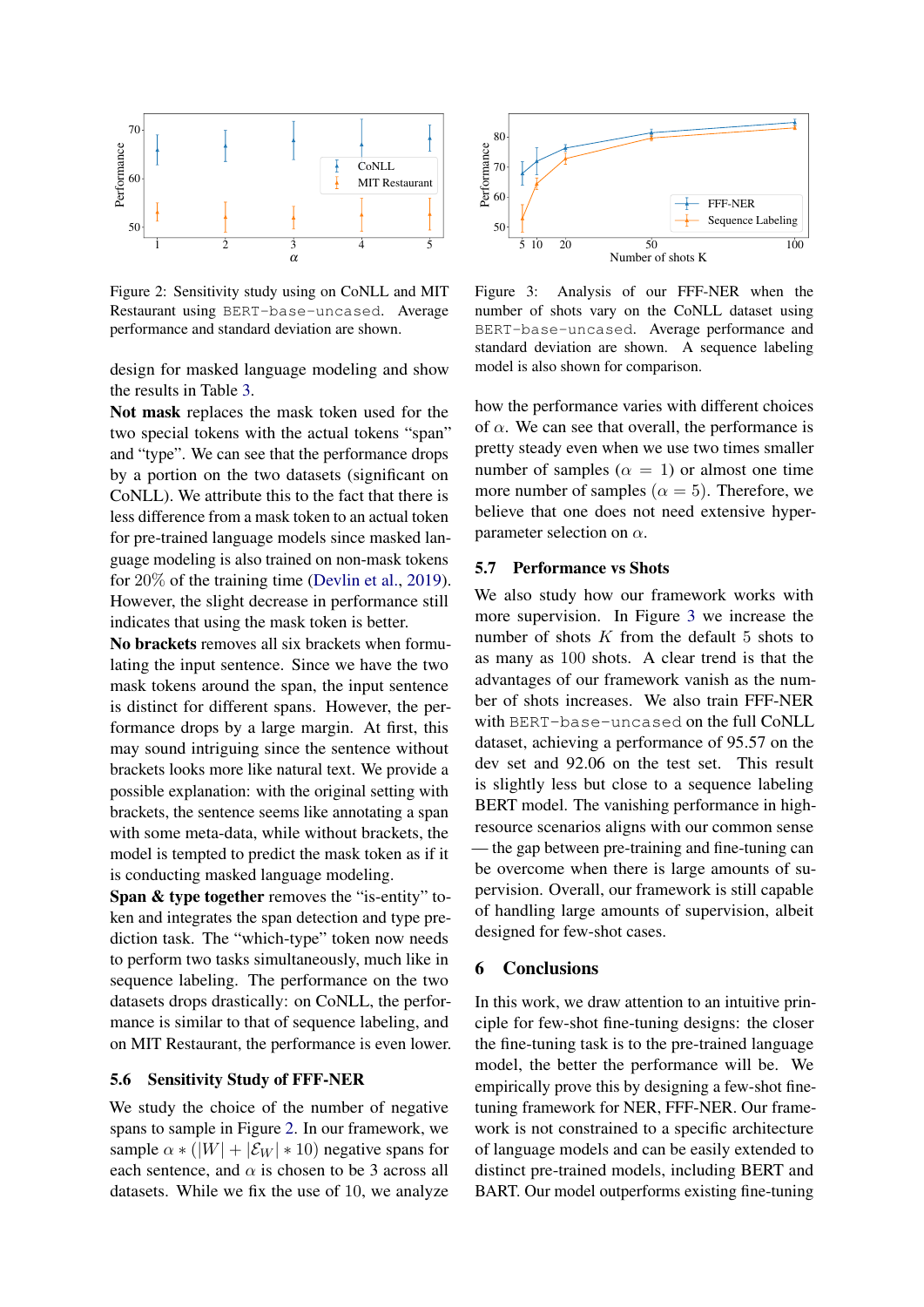strategies on the standard benchmark for few-shot NER, including sequence labeling, prototype metalearning, and prompt-based approaches. Through a series of ablations, we also show that if we manually remove ingredients in our framework that make the fine-tuning task similar to pre-training, the performance drops.

We see future works in two directions. One is to incorporate label semantics into the BERT based FFF-NER, so less supervision is necessary. The other is to verify our principle of few-shot finetuning on other different downstream tasks.

### Ethical Considerations

The work presented in this paper deals with design principles in the few-shot scenario. We present experiments on Named Entity Recognition, which do not pose ethical concerns. Further, we will also open source our code. Our framework makes it possible for training NER models with small amounts of supervision, which makes NER tools more accessible to every ordinary people, so we are on the positive side on ethical consideration.

### 7 Acknowledgement

We thank Yaqing Wang for providing entity descriptions used in SpanNER. Our work is sponsored in part by National Science Foundation Convergence Accelerator under award OIA-2040727 as well as generous gifts from Google, Adobe, and Teradata. Any opinions, findings, and conclusions or recommendations expressed herein are those of the authors and should not be interpreted as necessarily representing the views, either expressed or implied, of the U.S. Government. The U.S. Government is authorized to reproduce and distribute reprints for government purposes not withstanding any copyright annotation hereon.

#### References

<span id="page-8-2"></span>Tom B. Brown, Benjamin Mann, Nick Ryder, Melanie Subbiah, Jared Kaplan, Prafulla Dhariwal, Arvind Neelakantan, Pranav Shyam, Girish Sastry, Amanda Askell, Sandhini Agarwal, Ariel Herbert-Voss, Gretchen Krueger, Tom Henighan, Rewon Child, Aditya Ramesh, Daniel M. Ziegler, Jeffrey Wu, Clemens Winter, Christopher Hesse, Mark Chen, Eric Sigler, Mateusz Litwin, Scott Gray, Benjamin Chess, Jack Clark, Christopher Berner, Sam Mc-Candlish, Alec Radford, Ilya Sutskever, and Dario Amodei. 2020. [Language models are few-shot learn](https://proceedings.neurips.cc/paper/2020/hash/1457c0d6bfcb4967418bfb8ac142f64a-Abstract.html)[ers.](https://proceedings.neurips.cc/paper/2020/hash/1457c0d6bfcb4967418bfb8ac142f64a-Abstract.html) In *Advances in Neural Information Processing*

*Systems 33: Annual Conference on Neural Information Processing Systems 2020, NeurIPS 2020, December 6-12, 2020, virtual*.

- <span id="page-8-5"></span>Nicola De Cao, Gautier Izacard, Sebastian Riedel, and Fabio Petroni. 2021. [Autoregressive entity retrieval.](https://openreview.net/forum?id=5k8F6UU39V) In *9th International Conference on Learning Representations, ICLR 2021, Virtual Event, Austria, May 3-7, 2021*. OpenReview.net.
- <span id="page-8-4"></span>Leyang Cui, Yu Wu, Jian Liu, Sen Yang, and Yue Zhang. 2021. [Template-based named entity recogni](https://doi.org/10.18653/v1/2021.findings-acl.161)[tion using BART.](https://doi.org/10.18653/v1/2021.findings-acl.161) In *Findings of the Association for Computational Linguistics: ACL/IJCNLP 2021, Online Event, August 1-6, 2021*, volume ACL/IJCNLP 2021 of *Findings of ACL*, pages 1835–1845. Association for Computational Linguistics.
- <span id="page-8-0"></span>Jacob Devlin, Ming-Wei Chang, Kenton Lee, and Kristina Toutanova. 2019. [BERT: pre-training of](https://doi.org/10.18653/v1/n19-1423) [deep bidirectional transformers for language under](https://doi.org/10.18653/v1/n19-1423)[standing.](https://doi.org/10.18653/v1/n19-1423) In *Proceedings of the 2019 Conference of the North American Chapter of the Association for Computational Linguistics: Human Language Technologies, NAACL-HLT 2019, Minneapolis, MN, USA, June 2-7, 2019, Volume 1 (Long and Short Papers)*, pages 4171–4186. Association for Computational Linguistics.
- <span id="page-8-3"></span>Jiaxin Huang, Chunyuan Li, Krishan Subudhi, Damien Jose, Shobana Balakrishnan, Weizhu Chen, Baolin Peng, Jianfeng Gao, and Jiawei Han. 2021. [Few](https://doi.org/10.18653/v1/2021.emnlp-main.813)[shot named entity recognition: An empirical base](https://doi.org/10.18653/v1/2021.emnlp-main.813)[line study.](https://doi.org/10.18653/v1/2021.emnlp-main.813) In *Proceedings of the 2021 Conference on Empirical Methods in Natural Language Processing, EMNLP 2021, Virtual Event / Punta Cana, Dominican Republic, 7-11 November, 2021*, pages 10408–10423. Association for Computational Linguistics.
- <span id="page-8-8"></span>Huggingface. 2022. [https://github.com/](https://github.com/huggingface/transformers/tree/master/examples/pytorch) [huggingface/transformers/tree/](https://github.com/huggingface/transformers/tree/master/examples/pytorch) [master/examples/pytorch](https://github.com/huggingface/transformers/tree/master/examples/pytorch).
- <span id="page-8-7"></span>John D. Lafferty, Andrew McCallum, and Fernando C. N. Pereira. 2001. Conditional random fields: Probabilistic models for segmenting and labeling sequence data. In *Proceedings of the Eighteenth International Conference on Machine Learning (ICML 2001), Williams College, Williamstown, MA, USA, June 28 - July 1, 2001*, pages 282–289. Morgan Kaufmann.
- <span id="page-8-1"></span>Mike Lewis, Yinhan Liu, Naman Goyal, Marjan Ghazvininejad, Abdelrahman Mohamed, Omer Levy, Veselin Stoyanov, and Luke Zettlemoyer. 2020. [BART: denoising sequence-to-sequence pre](https://doi.org/10.18653/v1/2020.acl-main.703)[training for natural language generation, translation,](https://doi.org/10.18653/v1/2020.acl-main.703) [and comprehension.](https://doi.org/10.18653/v1/2020.acl-main.703) In *Proceedings of the 58th Annual Meeting of the Association for Computational Linguistics, ACL 2020, Online, July 5-10, 2020*, pages 7871–7880. Association for Computational Linguistics.
- <span id="page-8-6"></span>Xiaoya Li, Jingrong Feng, Yuxian Meng, Qinghong Han, Fei Wu, and Jiwei Li. 2020. [A unified MRC](https://doi.org/10.18653/v1/2020.acl-main.519)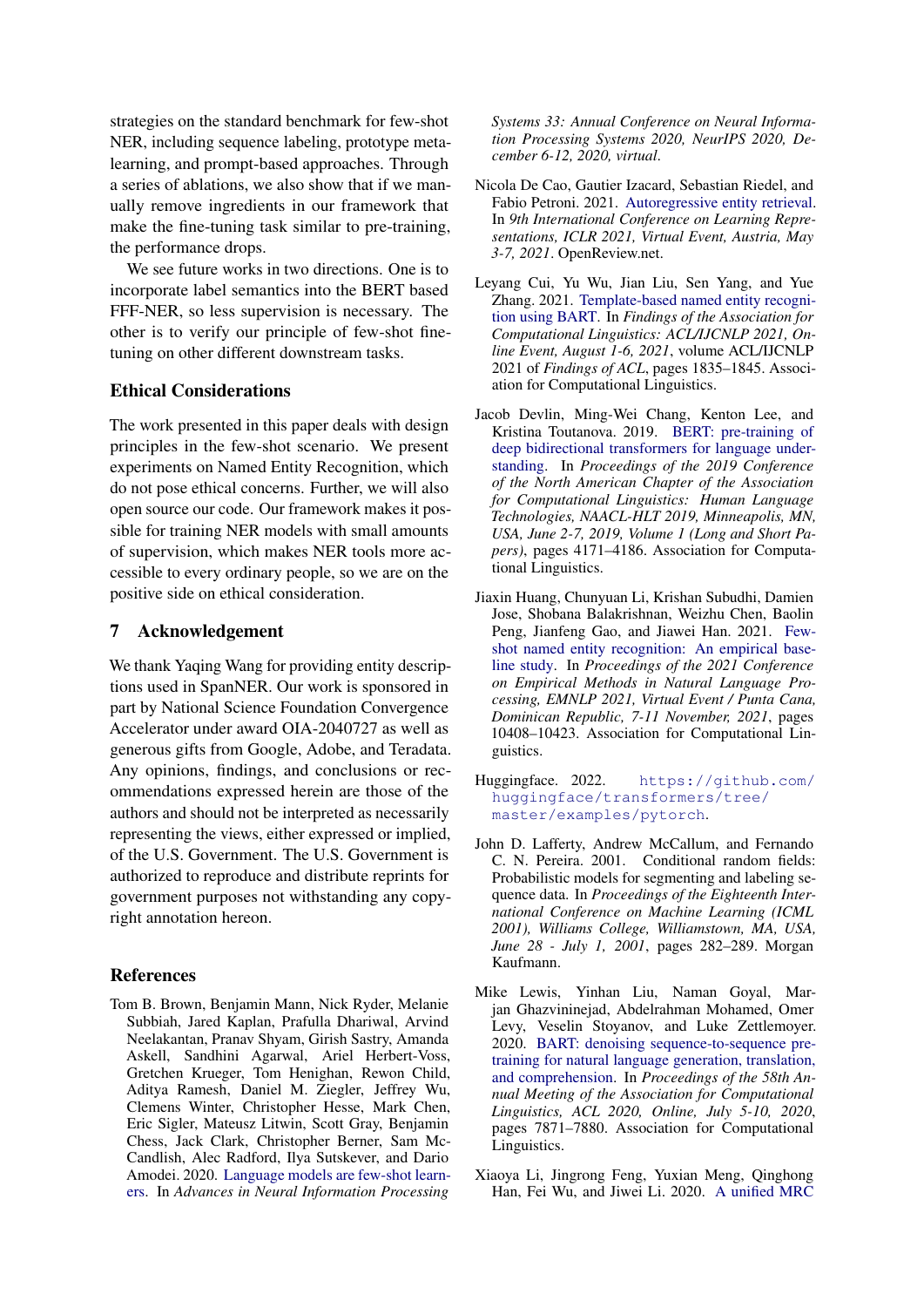[framework for named entity recognition.](https://doi.org/10.18653/v1/2020.acl-main.519) In *Proceedings of the 58th Annual Meeting of the Association for Computational Linguistics, ACL 2020, Online, July 5-10, 2020*, pages 5849–5859. Association for Computational Linguistics.

- <span id="page-9-7"></span>Pengfei Liu, Weizhe Yuan, Jinlan Fu, Zhengbao Jiang, Hiroaki Hayashi, and Graham Neubig. 2021. [Pre](http://arxiv.org/abs/2107.13586)[train, prompt, and predict: A systematic survey of](http://arxiv.org/abs/2107.13586) [prompting methods in natural language processing.](http://arxiv.org/abs/2107.13586) *CoRR*, abs/2107.13586.
- <span id="page-9-1"></span>Yinhan Liu, Myle Ott, Naman Goyal, Jingfei Du, Mandar Joshi, Danqi Chen, Omer Levy, Mike Lewis, Luke Zettlemoyer, and Veselin Stoyanov. 2019. [Roberta: A robustly optimized BERT pretraining ap](http://arxiv.org/abs/1907.11692)[proach.](http://arxiv.org/abs/1907.11692) *CoRR*, abs/1907.11692.
- <span id="page-9-0"></span>Matthew E. Peters, Mark Neumann, Mohit Iyyer, Matt Gardner, Christopher Clark, Kenton Lee, and Luke Zettlemoyer. 2018. [Deep contextualized word rep](https://doi.org/10.18653/v1/n18-1202)[resentations.](https://doi.org/10.18653/v1/n18-1202) In *Proceedings of the 2018 Conference of the North American Chapter of the Association for Computational Linguistics: Human Language Technologies, NAACL-HLT 2018, New Orleans, Louisiana, USA, June 1-6, 2018, Volume 1 (Long Papers)*, pages 2227–2237. Association for Computational Linguistics.
- <span id="page-9-12"></span>PyTorchLightning. 2022. [https://github.com/](https://github.com/PyTorchLightning/pytorch-lightning) [PyTorchLightning/pytorch-lightning](https://github.com/PyTorchLightning/pytorch-lightning).
- <span id="page-9-2"></span>Alec Radford, Jeffrey Wu, Rewon Child, David Luan, Dario Amodei, Ilya Sutskever, et al. 2019. Language models are unsupervised multitask learners. *OpenAI blog*, 1(8):9.
- <span id="page-9-3"></span>Lance A. Ramshaw and Mitch Marcus. 1995. [Text](https://aclanthology.org/W95-0107/) [chunking using transformation-based learning.](https://aclanthology.org/W95-0107/) In *Third Workshop on Very Large Corpora, VLC@ACL 1995, Cambridge, Massachusetts, USA, June 30, 1995*.
- <span id="page-9-4"></span>Lev-Arie Ratinov and Dan Roth. 2009. [Design chal](https://aclanthology.org/W09-1119/)[lenges and misconceptions in named entity recog](https://aclanthology.org/W09-1119/)[nition.](https://aclanthology.org/W09-1119/) In *Proceedings of the Thirteenth Conference on Computational Natural Language Learning, CoNLL 2009, Boulder, Colorado, USA, June 4-5, 2009*, pages 147–155. ACL.
- <span id="page-9-9"></span>Erik F. Tjong Kim Sang and Fien De Meulder. 2003. [Introduction to the conll-2003 shared task:](https://aclanthology.org/W03-0419/) [Language-independent named entity recognition.](https://aclanthology.org/W03-0419/) In *Proceedings of the Seventh Conference on Natural Language Learning, CoNLL 2003, Held in cooperation with HLT-NAACL 2003, Edmonton, Canada, May 31 - June 1, 2003*, pages 142–147. ACL.
- <span id="page-9-10"></span>Jake Snell, Kevin Swersky, and Richard S. Zemel. 2017. [Prototypical networks for few-shot learning.](https://proceedings.neurips.cc/paper/2017/hash/cb8da6767461f2812ae4290eac7cbc42-Abstract.html) In *Advances in Neural Information Processing Systems 30: Annual Conference on Neural Information Processing Systems 2017, December 4-9, 2017, Long Beach, CA, USA*, pages 4077–4087.
- <span id="page-9-8"></span>Ashish Vaswani, Noam Shazeer, Niki Parmar, Jakob Uszkoreit, Llion Jones, Aidan N. Gomez, Lukasz Kaiser, and Illia Polosukhin. 2017. [Attention is all](https://proceedings.neurips.cc/paper/2017/hash/3f5ee243547dee91fbd053c1c4a845aa-Abstract.html) [you need.](https://proceedings.neurips.cc/paper/2017/hash/3f5ee243547dee91fbd053c1c4a845aa-Abstract.html) In *Advances in Neural Information Processing Systems 30: Annual Conference on Neural Information Processing Systems 2017, December 4- 9, 2017, Long Beach, CA, USA*, pages 5998–6008.
- <span id="page-9-6"></span>Yaqing Wang, Haoda Chu, Chao Zhang, and Jing Gao. 2021. [Learning from language description:](https://doi.org/10.18653/v1/2021.findings-emnlp.139) [Low-shot named entity recognition via decomposed](https://doi.org/10.18653/v1/2021.findings-emnlp.139) [framework.](https://doi.org/10.18653/v1/2021.findings-emnlp.139) In *Findings of the Association for Computational Linguistics: EMNLP 2021, Virtual Event / Punta Cana, Dominican Republic, 16-20 November, 2021*, pages 1618–1630. Association for Computational Linguistics.
- <span id="page-9-11"></span>Thomas Wolf, Lysandre Debut, Victor Sanh, Julien Chaumond, Clement Delangue, Anthony Moi, Pierric Cistac, Tim Rault, Rémi Louf, Morgan Funtowicz, Joe Davison, Sam Shleifer, Patrick von Platen, Clara Ma, Yacine Jernite, Julien Plu, Canwen Xu, Teven Le Scao, Sylvain Gugger, Mariama Drame, Quentin Lhoest, and Alexander M. Rush. 2020. [Transformers: State-of-the-art natural language pro](https://doi.org/10.18653/v1/2020.emnlp-demos.6)[cessing.](https://doi.org/10.18653/v1/2020.emnlp-demos.6) In *Proceedings of the 2020 Conference on Empirical Methods in Natural Language Processing: System Demonstrations, EMNLP 2020 - Demos, Online, November 16-20, 2020*, pages 38–45. Association for Computational Linguistics.
- <span id="page-9-5"></span>Yi Yang and Arzoo Katiyar. 2020. [Simple and effec](https://doi.org/10.18653/v1/2020.emnlp-main.516)[tive few-shot named entity recognition with struc](https://doi.org/10.18653/v1/2020.emnlp-main.516)[tured nearest neighbor learning.](https://doi.org/10.18653/v1/2020.emnlp-main.516) In *Proceedings of the 2020 Conference on Empirical Methods in Natural Language Processing, EMNLP 2020, Online, November 16-20, 2020*, pages 6365–6375. Association for Computational Linguistics.